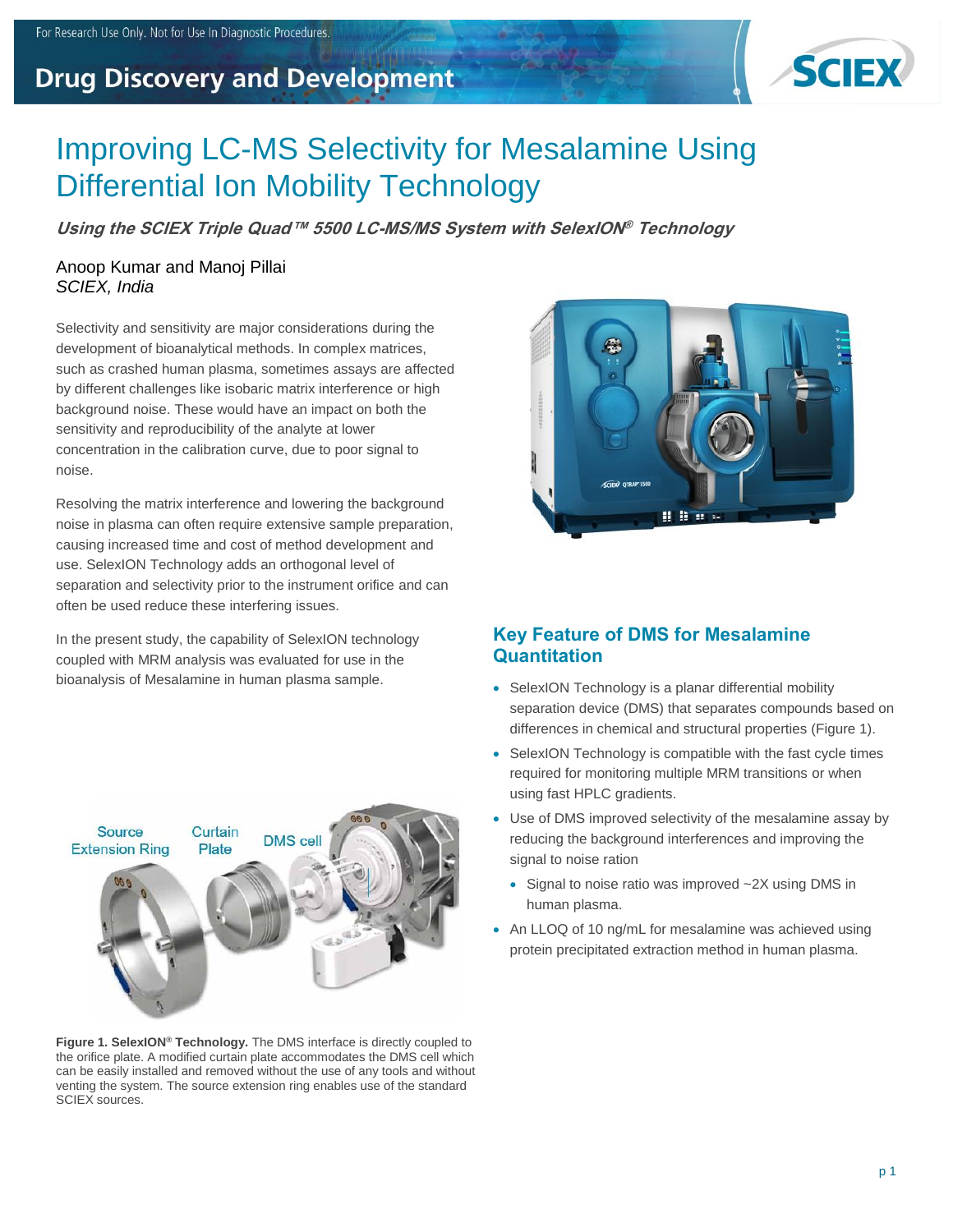

# **Methods**

*Sample Preparation:* Plasma samples were spiked with Mesalamine and deuterated internal standard solution. The samples were derivatized with propionic anhydride at room temperature. Protein precipitation was performed, then the organic phase was collected and evaporated to dryness under nitrogen stream. The residue was finally reconstituted in mobile phase for analysis.

*Chromatography:* The samples were analyzed using the Shimadzu LC system. Chromatographic resolution was achieved on Kromasil C18 (4.6 x 150 mm column, 3.5 μm). Analyte elution was carried out using 5mM ammonium formate (pH 3.0) and methanol (35:65). Total run time was optimized to 6 min. Injection Volume was 10 µL.

*Mass Spectrometry:* Sample analysis was performed on a SCIEX Triple Quad™ 5500 system equipped with SelexION® device using a Turbo V™ source in positive electrospray mode. DMS parameters for Mesalamine were optimized in T infusion mode for the interest to maximize signal intensity and reduce the background interference. The optimized DMS settings are shown in Table 1. Data was acquired using Analyst<sup>®</sup> 1.6 Software.

**Data Processing:** Data was processed using MultiQuant™ Software.

#### **Table 1. Optimized Differential Mobility Separation Settings.**

| <b>Parameter</b>           | <b>Setting</b> |  |
|----------------------------|----------------|--|
| <b>DMS</b> Temperature     | Medium         |  |
| Modifier                   | None           |  |
| Separation Voltage (SV)    | 3900           |  |
| Compensation Voltage (CoV) | 8.7            |  |
| DMO Offset (DMO)           | $-8.0$         |  |
| <b>DMS Resolution (DR)</b> | ∩ff            |  |

 $CH<sub>3</sub>$ propanoic anhydride 5-amino-2-hydroxybenzoic acid C<sub>7</sub>H<sub>7</sub>NO<sub>3</sub><br>[M+H]+: 154.04Da C<sub>6</sub>H<sub>10</sub>O<sub>3</sub><br>[M+H]+: 131.07 Da

2-hydroxy-5-(propanovlamino)benzoic acid  $C_{10}H_{11}NO_A$ [M+H]+: 210.076 Da

**Figure 2. Derivatization Scheme of Mesalamine with Propionic Anhydride.**



**Figure 2. Analysis of Mesalamine in Human Plasma with and without DMS Separation.**

### **Internal Standard**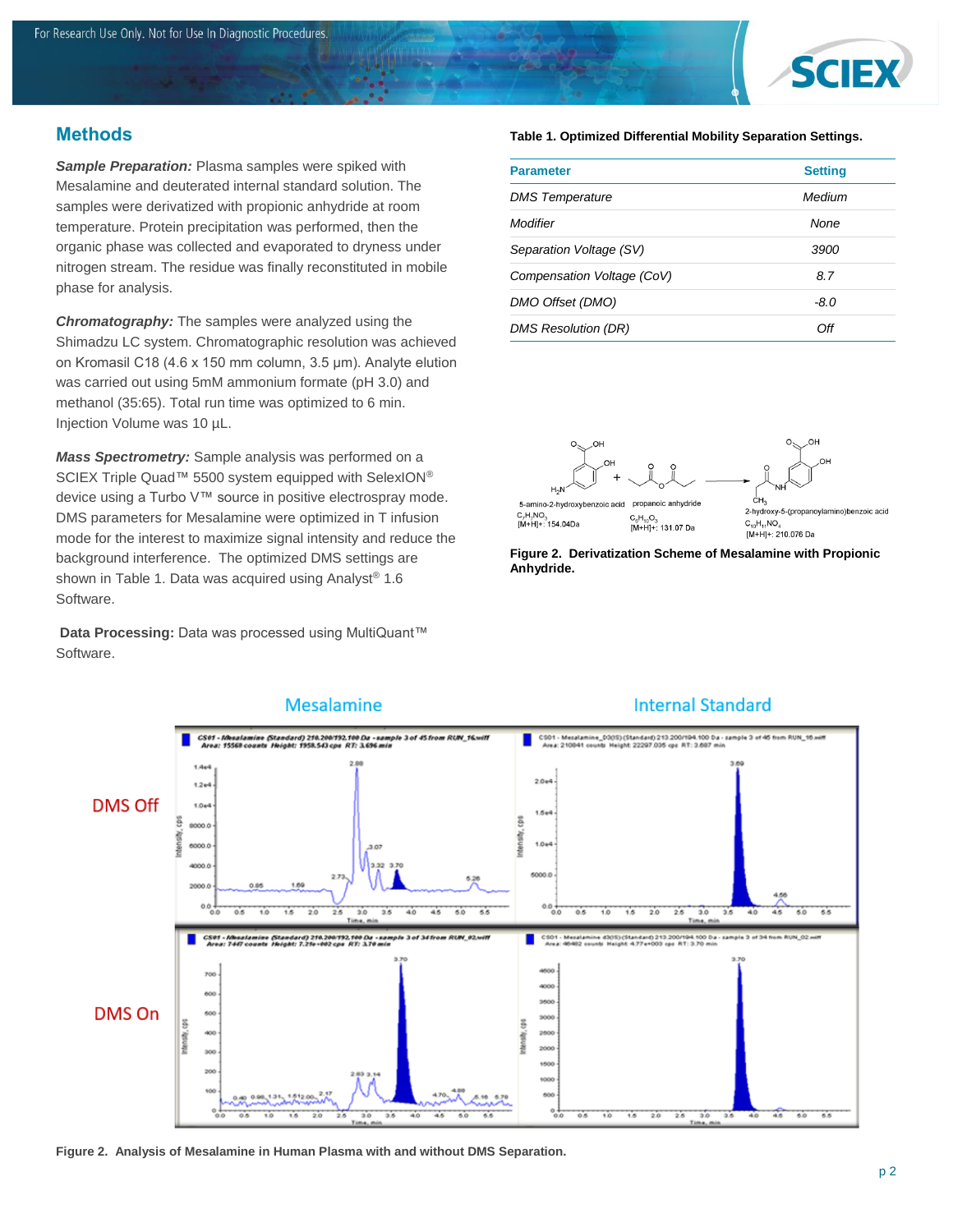

## **Quantitation of Mesalamine in Human Plasma**

The mesalamine method was developed using positive electrospray ionization. Mesalamine was derivatized using propionic anhydride to achieve the best sensitivity under room temperature. Protein precipitation was also used because it has less sample preparation steps and it is cost effective. During the method development, many background inference peaks were observed. Therefore, it was decided to determine if differential mobility separation would improve selectivity of the method. DMS separation parameters were optimized for the derivatized mesalamine (Table 1).

Use of SelexION technology significantly improved the signal to noise (~2X) by reducing the background noise in plasma samples (Figure 2). A linear calibration curve was constructed using the  $1/X^2$  regression. The calibration curve for Mesalamine was linear over a dynamic range of 10.0 – 702 .0 ng/mL in plasma sample (Figure 3) with an r value 0.9998. Two precision and accuracy batches were processed to evaluate the developed method. Results of Mesalamine for precision and accuracy in batch-1 were given in Table 2. Different QCs level samples (n = 6) were also evaluated for precision and accuracy along with the calibration curve.



**Figure 3. Calibration Curve of Mesalamine in Human Plasma from 10.0-702 ng/mL using SelexION Technology Separation.** 

The Mesalamine eluted at 3.70 min in a 6 min isocratic chromatographic run time. The signal to noise ratio of Mesalamine at LLOQ (10.0 ng/mL) in plasma is 14.2 calculated using sigma standard deviation of the baseline (Figure 4).



**Figure 4. Signal to Noise Ratio of Mesalamine at LOQ Level in Plasma with and Without DMS Separation.**